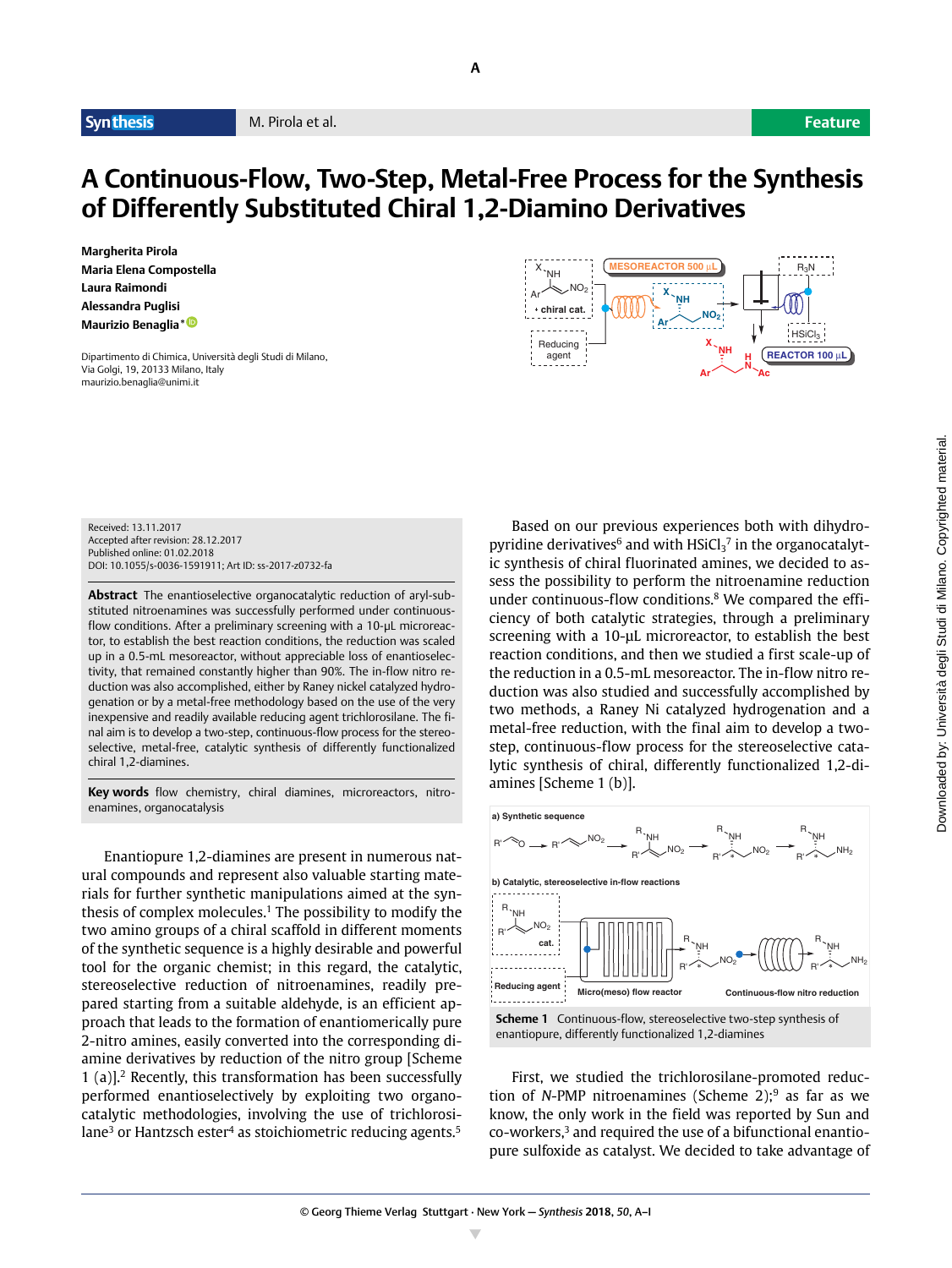an easy-to-synthesize, very active catalyst **A**, recently reported by our group,<sup>10</sup> and performed some preliminary reductions in batch (Scheme 2).

### **Biographical Sketches**



**Margherita Pirola** was born in Milan in 1992. After she took her master degree in chemical science at University of Milan in 2016, she won a six-month fellowship as a promising young researcher at the same University. She is currently doing her Ph.D. under the supervision of Prof. Maurizio Benaglia, working on the development of unconventional activation strategies

and transformation of nitro derivatives and on the synthesis of chiral active pharmaceutical compounds.

We were pleased to find that the *N*-picolyl-imidazolidinone **A** efficiently promoted the reduction of the model nitroenamine **1**, to afford the expected 2-nitro amine **2** at



**Maria Elena Compostella** graduated with honors in pharmaceutical chemistry and technology in 2012 and holds a Ph.D. degree in bioscience and biotechnology from the University of Padua. Her recent research activity is focused on organic catalysis (synthesis and characterization of stereoselective catalysts) and synthesis of fluorinated markers for biologi-

cal tests. Her main scientific interests concern characterization of new pharmacological targets and development of stereoselective catalysts relevant also for biochemical processes.

**Laura Raimondi** received her Ph.D. in chemistry from the University of Milano in 1989, and joined Prof. Ken N. Houk group at UCLA (Los Angeles, USA). She became Assistant Professor in the University of Milan in 1990, and Associate Professor in 1998. Experimental and theoretical studies on the origin of stereoselection in organic reactions are her main research field. She

is also interested in the study of intermolecular interactions and in conformational analysis of biomolecules.

**Alessandra Puglisi** received her Ph.D. from University of Milan, Italy in 2003. She spent her post-doctoral fellowship in the group of Prof. Amir H. Hoveyda (Boston College, USA) in 2004.

In 2011 she became Assistant Professor at the University of Milan. Her main scientific interests are in the field of stereoselective organocatalysis, in particular, the synthesis, characterization, and synthetic applications of chiral supported catalysts and their applications in continuous-flow chemistry and 3D printing applications.



**Maurizio Benaglia** obtained his Ph.D. with Profs. M. Cinquini and F. Cozzi, and then, in 1995, joined he group of Prof. J. S. Siegel at UCSD (USA); in 1998 he moved back to the University of Milan, where in 2015 he was appointed as Full Professor of Organic Chemistry. His research activities focus on the development of novel synthetic methodologies, design of new chiral organocatalysts, study of stereoselective reactions in flow and

in catalytic reactors, synthesis of pharmaceutical products, taking advantage also of 3Dprinting technologies, and alternative reaction media.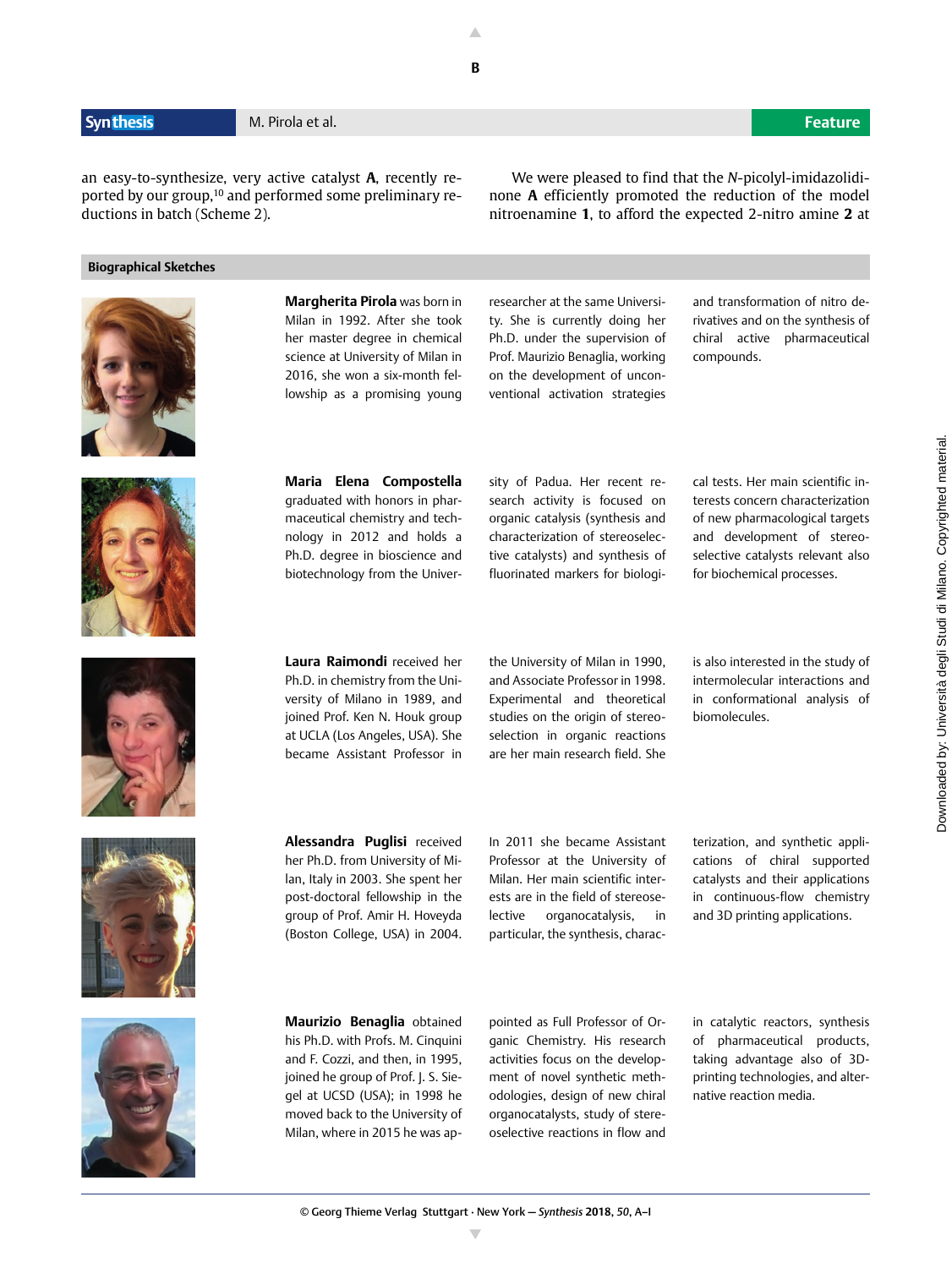0 °C in quantitative yield and 62% ee. Simply lowering the temperature to –40 °C, it is possible to isolate the product in 95% yield and 94% ee. Unfortunately, when we performed the reaction under continuous-flow conditions, the product was obtained with high stereoselectivity but low yields.<sup>11</sup>



Therefore, we turned our attention to the enantioselective reduction developed by Bernardi and Fochi, that relies on the use of a bifunctional, thiourea-based organocatalyst **B** (Scheme 3).<sup>4</sup> We initially studied the feasibility of the method in a continuous-flow process by screening some experimental conditions in a commercially available Chemtrix Labtrix® Start Standard platform that can be used at temperatures ranging from –20 °C to 195 °C and under pressures up to 25 bar. The results are reported in Table 1.



**Scheme 3** Enantioselective organocatalytic reduction of *N*-Boc- or *N*-Ac-protected nitroenamines

By using a 10-μL microreactor, the few selected results in Table 1 clearly show that the reduction of *N*-Boc-protected nitroenamine **3a** can be efficiently performed *in continuo*, with short residence times, good yields, and remarkably high enantioselectivity. At 60 °C, with a residence time of only 2.5 minutes, the nitro amine **4a** was continuously produced in 70% yield and 97% ee (entry 3). Similarly, the inflow reaction of *N*-acetyl-protected nitroenamine **3b** with Hantzsch ester **5** afforded the corresponding amine **4b** in 70% yield and 93% ee (entry 5).

Under the same conditions as Table 1, entry 3, by using a 4 μL/min flow rate in a 10-μL microreactor, the reaction was successfully extended to other 1-aryl-substituted nitroenamines, **3c**–**e**; the reductions led to the corresponding nitroamines **4c**–**e** in similar yields and with enantioselectivities consistently higher than 90% (Table 1, entries 6–8).

Then, a coil-reactor, realized by using PTFE tubing (1.58 mm o.d., 0.58 mm i.d., 1.89-m length, 500-uL effective volume) coiled in a bundle and immersed in an oil bath heated to the desired temperature, was employed to realize a first scale-up of the process (Table 2).

At 40 °C with a 10 minute residence time, the reduction of **3a** afforded **4a** in 31% yield and 96% ee (Table 2, entry 1). In attempts to further improve the productivity, the flow rate was decreased and the reaction temperature increased up to 60 °C (entry 3): the product was then isolated in 55% yield and 97% ee.

However, it should be noted that the reaction could be efficiently performed also with 5 mol% catalyst loading (Table 2, entry 6) affording the product in 47% yield and 97% ee at 40 °C. The reaction could be performed with comparable yield also in dichloromethane, although with a small decrease in the enantioselectivity (90% ee vs 97% ee in toluene).

It is interesting to attempt a comparison of the results obtained by running the reaction in batch or in flow (Table 3). Under the conditions of Table 2, entry 3, using a 25 μL/min flow rate in a 500-μL microreactor, the product **4a** was continuously synthesized with a space time yield,

|  | Table 1 In-Flow Organocatalytic Reduction of Nitroenamines in Microreactor <sup>a</sup> |
|--|-----------------------------------------------------------------------------------------|
|--|-----------------------------------------------------------------------------------------|

| Entry          | R, Ar             | 3  | Flow $(\mu L/min)$ | Residence time (min) | Temp $(^{\circ}C)$ | Conv. $b$ (%) | $ee^c$ (%) |
|----------------|-------------------|----|--------------------|----------------------|--------------------|---------------|------------|
|                | Boc, Ph           | За |                    | 5                    | 40                 | 50            | >99        |
| 2              | Boc, Ph           | За | 2                  | 5                    | 60                 | 70            | 97         |
| 3              | Boc, Ph           | За | $\overline{4}$     | 2.5                  | 60                 | 70            | 97         |
| 4              | Boc, Ph           | За | $\overline{4}$     | 2.5                  | 80                 | 70            | 96         |
| 5.             | Ac, Ph            | 3b | $\overline{4}$     | 2.5                  | 60                 | 70            | 93         |
| 6              | Ac, $4-MeOC6H4$   | 3c | 4                  | 2.5                  | 60                 | 40            | 92         |
| $\overline{7}$ | Ac, $4-BrC_6H_4$  | 3d | 4                  | 2.5                  | 60                 | 80            | 91         |
| 8              | Boc, $4-MeC_6H_4$ | 3e | $\overline{4}$     | 2.5                  | 60                 | 70            | 98         |

a Reaction conditions: 0.2–0.5 mmol scale, **5** (1.2 equiv), cat. **B** (10 mol%), toluene (0.05 M).

**b** Conversion determined by <sup>1</sup>H NMR spectra.

c Determined by HPLC on chiral stationary phase; absolute configuration established by comparison of optical rotation values.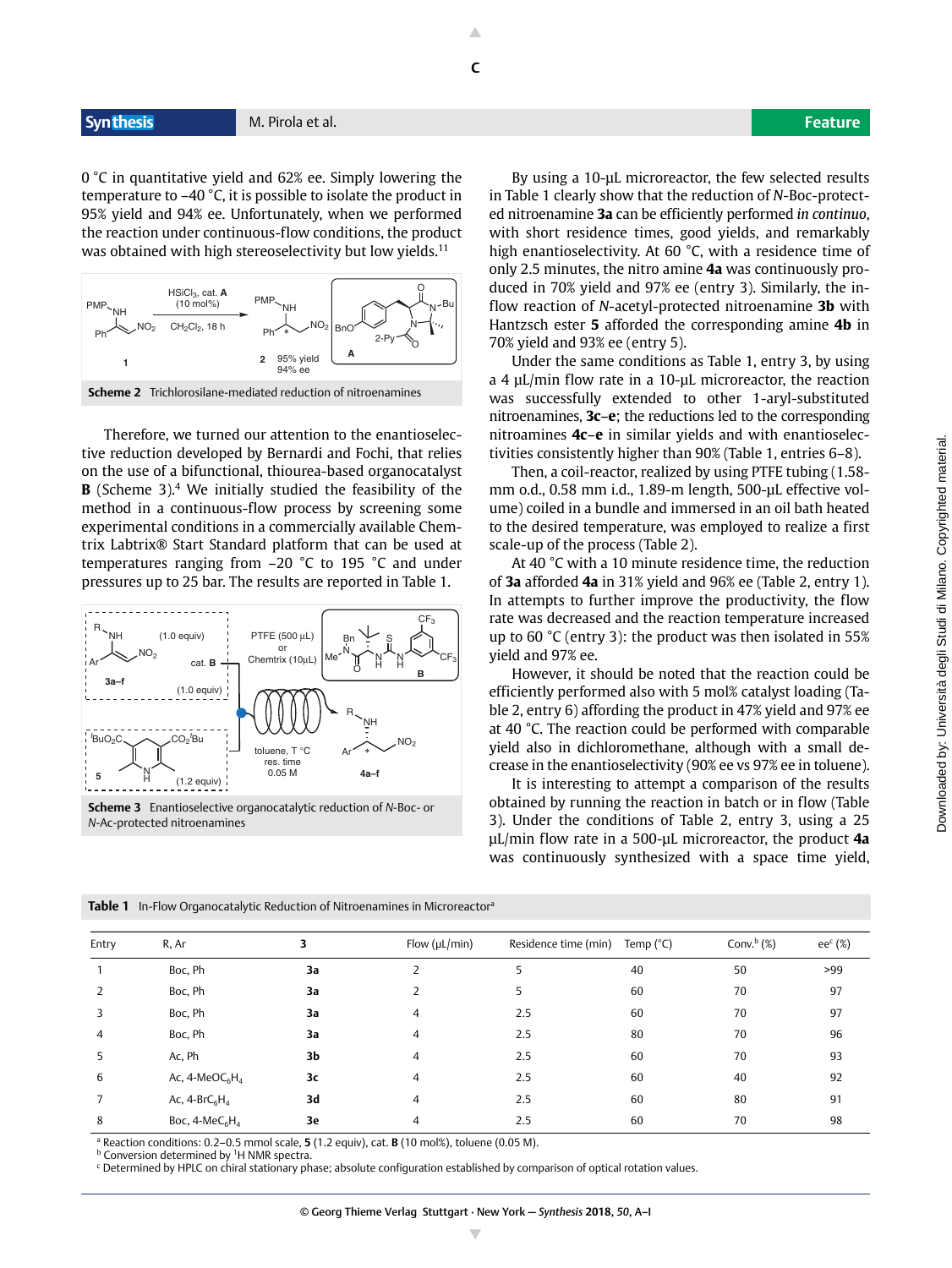**Table 2** Organocatalytic Reduction of Nitroenamines in a PTFE Mesoreactor<sup>a</sup>

| R, Ar   | 3  | Flow $(\mu L/min)$ | Residence time (min) | Temp $(^{\circ}C)$ | Conv. $b$ (%) | ee $c$ (%) |
|---------|----|--------------------|----------------------|--------------------|---------------|------------|
| Boc, Ph | 3a | 50                 | 10                   | 40                 | 31            | 96         |
| Boc, Ph | 3a | 25                 | 20                   | 40                 | 45            | 96         |
| Boc, Ph | 3a | 25                 | 20                   | 60                 | 55            | 97         |
| Boc, Ph | 3a | 50                 | 10                   | 60                 | 43            | 96         |
| Boc, Ph | 3a | 100                | 5                    | 60                 | 35            | 96         |
| Boc, Ph | 3a | 50                 | 10                   | 40                 | 47            | 97         |
| Ac, Ph  | 3b | 50                 | 10                   | 60                 | 57            | 93         |
| Ac, Ph  | 3b | 25                 | 20                   | 60                 | 65            | 91         |
| Ac, Ph  | 3b | 25                 | 20                   | 60                 | 80            | 93         |
| Ac, Ph  | 3b | 50                 | 10                   | 60                 | 35            | 91         |
| Ac, Ph  | 3b | 25                 | 20                   | 60                 | 50            | 90         |
|         |    |                    |                      |                    |               |            |

a Reaction conditions: 0.2–0.5 mmol scale, **5** (1.2 equiv), cat. **B** (10 mol%), toluene (0.05 M).

**b** Conversion determined by <sup>1</sup>H NMR.

<sup>c</sup> Determined by HPLC on chiral stationary phase; absolute configuration established by comparison of optical rotation values.

d Reaction run with cat. **B** (5 mol%).

e Reaction conditions: cat. **B** (20 mol%), toluene (0.08 M).

 $f$  Reaction was performed in dry CH<sub>2</sub>Cl<sub>2</sub> (0.2 M).

calculated as mmol of product per volume of the reactor per reaction time, of 82 mmol/mL $^{-1}$  h $^{-1}$  (Table 3, entry 4). Notably, by increasing the reaction concentration (conditions of Table 2, entry 9) the space time yield doubled to 192, ten times higher than the values calculated for the batch process (19–20, see entries 6 and 7; also the space time yield of the batch reaction at 80% conversion, after 5 hours, 57, is lower compared to the flow reaction). With microreactors, space time yields were even higher, up to 960 mmol/mL $^{-1}$  h $^{-1}$ (Table 3, entries 1–3).

For the sake of comparison, data from some preliminary kinetic studies are reported in Figure 1, where the yields of the reduction of nitroenamine **3b** performed in batch or in flow under the same conditions [cat. **B** (10 mol%), toluene (0.05 M), 60 °C] at different reaction times are reported.

**Table 3** Comparison of Batch and Flow Catalytic Reduction of Nitroenamines

Even after a short reaction time (less than 20 min), the yields of the batch process are clearly lower compared to those observed by performing the reaction in the mesoreactor, where a 65% yield was observed after 20 minutes (Table 2, entry 8), while in batch 18% yield was determined. In a microreactor, the reduction worked even better, affording the product in 70% yield after only 2.5 minutes (Table 1, entry 5), always maintaining a very high level of enantioselectivity, consistently higher than 91%.

The continuous-flow reduction of the nitro group to amine was then performed with a ThalesNano H-Cube Mini™, equipped with a 10% Raney Ni cartridge (Scheme 4).12 After preliminary studies on chiral amine **4a**, it was found that the continuous-flow hydrogenation $13$  could be efficiently performed operating at 50 °C and 50 bar leading

| Entry          | Reactor          | 3  | Residence time<br>(min) | Temp. $(^{\circ}C)$ | Conv. $(\%)$ | ee (%) | Space-time yield <sup>a</sup> |
|----------------|------------------|----|-------------------------|---------------------|--------------|--------|-------------------------------|
|                | glass $10 \mu L$ | 3a | 2.5                     | 60                  | 70           | 97     | 840.0                         |
| 2              | glass $10 \mu L$ | 3b | 2.5                     | 60                  | 70           | 93     | 840.0                         |
| 3              | glass $10 \mu L$ | 3d | 2.5                     | 60                  | 80           | 91     | 960.0                         |
| 4              | PTFE 0.5 mL      | 3a | 20                      | 40                  | 55           | 97     | 82.0                          |
| 5              | PTFE 0.5 mL      | 3b | 20                      | 60                  | 80           | 93     | 192.0                         |
| 6 <sup>b</sup> | batch            | 3a |                         | 60                  | 90           | 99     | 19.3                          |
| 7 <sup>b</sup> | batch            | 3b |                         | 60                  | 97           | 99     | 20.8                          |

<sup>a</sup> Calculated as mmol product/reactor volume  $\times$  reaction time  $\times$  1000 (mmol/mL<sup>-1</sup> h<sup>-1</sup>).

b Reaction conditions: **5** (1.2 equiv), cat. **B** (5 mol%), toluene (0.3 M), 14 h.

© Georg Thieme Verlag Stuttgart · New York — *Synthesis* **2018**, *50*, A–I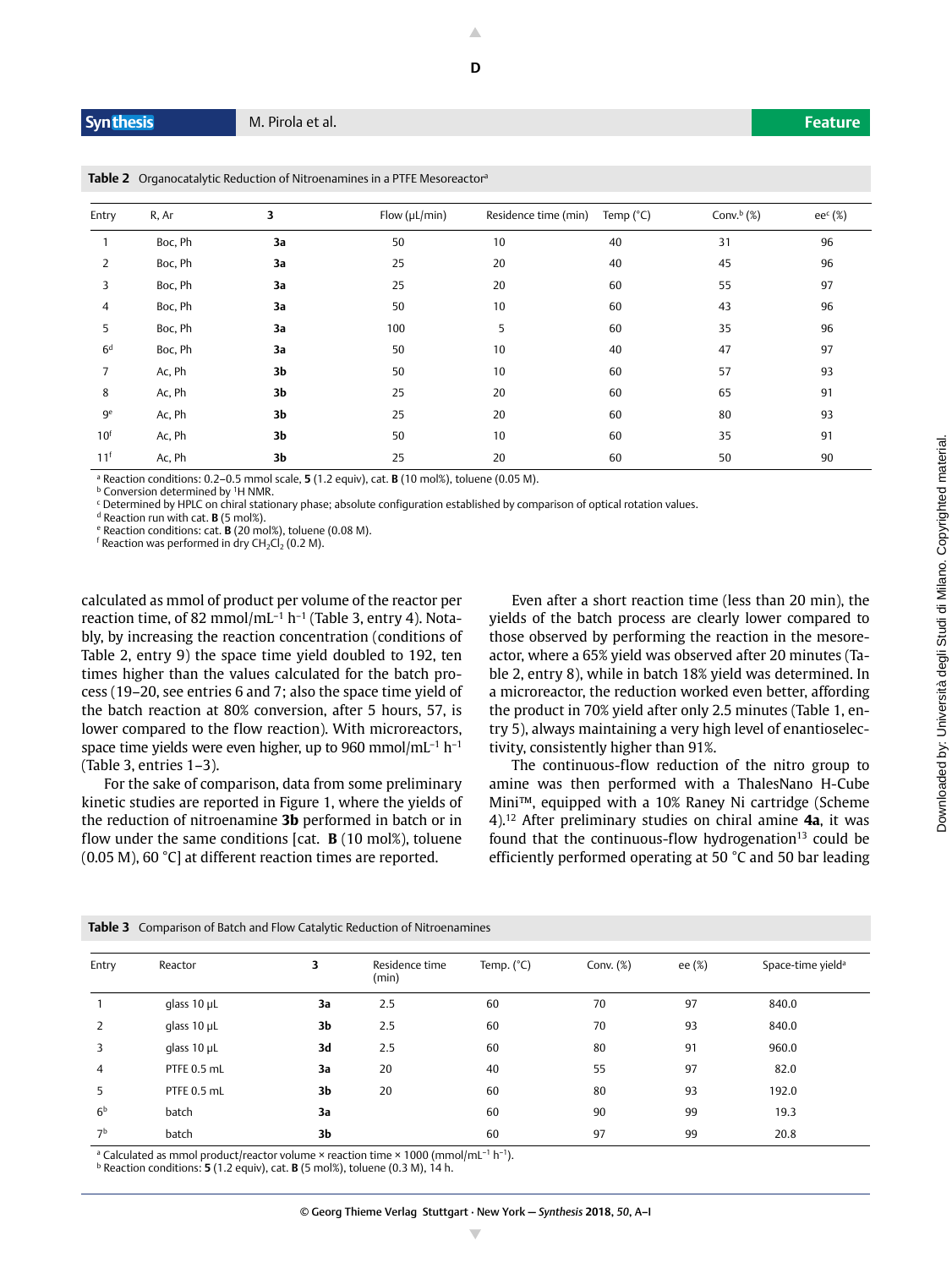# **E**

**Syn thesis** M. Pirola et al. **Feature**



**Figure 1** Comparison of in-batch and in-flow (micro- and mesoreactors) reduction of **3b**. Reaction conditions: cat. **B** (10 mol%), **5** (1.2 equiv), toluene (0.05 M), 60 °C.

to the isolation of the diamine derivative **6a** in 75% yield after 5 hours. Analogously, the reduction of *N*-acetyl derivative **4b** afforded the product **6b** in 92% yield, without any loss of stereochemical integrity (see the Supporting Information).



**Scheme 4** Raney Ni catalyzed continuous-flow hydrogenation of the nitro group

In an attempt to develop a completely metal-free twostep, continuous-flow process for the stereoselective, catalytic synthesis of 1,2-diamines, the reduction of the nitro group was also performed by employing trichlorosilane as a very convenient, atoxic and inexpensive reducing agent, in the presence of a tertiary amine (Scheme  $5$ ).<sup>14,15</sup> It was observed that the continuous-flow reduction of *N*-acetyl amino nitro derivative **4b** could be realized in a PTFE mesoreactor in dichloromethane as the reaction solvent; the expected *N*-acetyl-monoprotected 1,2-diamine **6b** was produced in 60% yield and with the same optical purity of the starting material (for further details, see the Supporting Information).



**Scheme 5** Metal-free continuous-flow reduction of the nitro group

Finally, a multistep, *in continuo* synthesis of chiral mono-*N*-acetyl-protected diamine **6b** was studied (Scheme 6).



After the first enantioselective, organocatalytic step in dichloromethane, the organic solution was directly introduced into a second reactor for the nitro group reduction. However, the presence of considerable amounts of unreacted nitroenamine led to the formation of several byproducts and, at the end, only traces of the final product were detected.

Therefore, we decided to study a different procedure, reported in Scheme 7. After performing the catalytic enantioselective reduction under the standard conditions in toluene, in a PTFE mesoreactor, the product **4b** was further reacted in a flask, where the nitro reduction was accomplished by adding the combination of reducing reagents ( $HSiCl<sub>3</sub>/DIPEA$ ) which were mixed in situ in a second PTFE mesoreactor. The mono-*N*-acetyl-protected diamine **6b** was detected (30% yield) and converted into the diacetyl product **7**, which was purified (27% isolated yield) and completely characterized.

In conclusion, the enantioselective, metal-free catalytic reduction of nitroenamines was accomplished for the first time under continuous-flow conditions. Microreactors were used in a preliminary screening that allowed the bestperforming conditions to be established, that were successfully replicated in a mesoreactor, obtaining remarkably high productivities and enantioselectivities consistently higher than 90%. The nitro group reduction was also successfully realized, either by continuous-flow nickel-catalyzed hydrogenation or by continuous-flow trichlorosilane-mediated reduction. The present work is a further demonstration that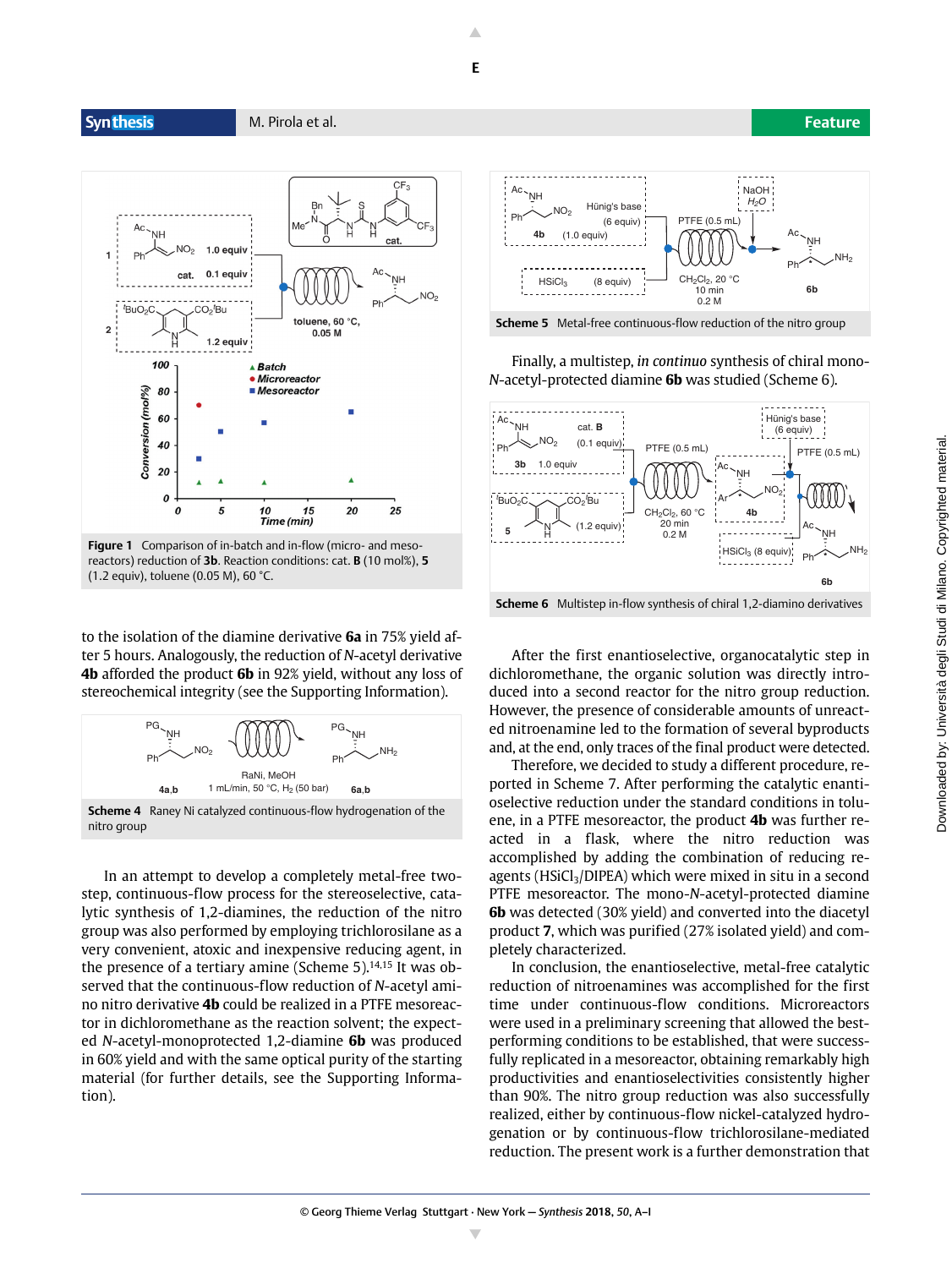

**Scheme 7** Multistep in-flow synthesis of chiral 1,2-diamino derivatives

the development of a multistep continuous-flow process for the synthesis of enantiomerically pure products is today feasible and will bring to further applications in the near future.

Commercial grade reagents and solvents were used without further purifications. 1H NMR and 13C NMR spectra were recorded with instruments at 300 MHz (Bruker F300) with the solvent as reference. MS were registered on an APEX II & Xmass software (Bruker Daltonics) instrument or on a thermo Finnigan LCQ Advantage instrument, equipped with an ESI ion source. Optical rotations were obtained on a Perkin-Elmer 241 polarimeter at 589 nm using a 5-mL cell, with a length of 1 dm. For HPLC analyses on chiral stationary phase, an Agilent Instrument Series 1100 was used to determine ee; the specific operative conditions for each product are reported. Reactions and chromatographic purifications were monitored by analytical TLC using silica gel 60 F254 pre-coated glass plates and visualized using UV light, phosphomolybdic acid, or ninhydrin. Purification of the products was performed by flash column chromatography (according to the Still method) using as stationary phase silica gel 230–400 mesh (Sigma Aldrich). CH<sub>2</sub>Cl<sub>2</sub> was dried by distillation under an  $N_2$  atmosphere on CaH<sub>2</sub>. Other dry solvents used are commercially available and they are stored under  $N_2$  over molecular sieves (bottles with crown cap). Commercially available  $HSiCl<sub>3</sub>$  was freshly distilled before use. The fluidic device was realized by assembling one coil-reactor according to the scheme reported in the Supporting Information. The coil reactor was realized by using PTFE tubing (1.58-mm o.d., 0.58 mm i.d., 1.89-m length, 500-μL effective volume) coiled in a bundle and immersed in an oil bath heated to the desired temperature. Chemix Fusion 100, equipped with two 2.5-mL Hamilton gastight syringes, fed the solution containing the nitroenamine and the catalyst dissolved in toluene, and the solution of Hantzsch ester in toluene through a T-junction into the coil-reactor.

#### **β-Amino-α-nitrostyrene; General Procedure**

 $Et<sub>3</sub>N$  (0.7 mL, 5.0 mmol) was added to a solution of MeONH<sub>2</sub>·HCl (0.42 g, 5.0 mmol) in DMF (8 mL) at 0 °C. β-Nitrostyrene (0.745 g, 5.0 mmol) was then added and the resulting suspension was stirred at 0 °C for 15 min and at rt for 5 min. The precipitate was removed by filtration and washed with a small amount of DMF. The combined filtrate was transferred into an addition funnel and was added dropwise to a KO*t*-Bu (1.12 g, 10 mmol) solution in DMF (12 mL) at 0 °C. The cooling bath was then removed and the mixture was stirred for 30 min at rt. The reaction was quenched with sat. aq  $NH_4Cl$  (30 mL). The solvents were distilled in vacuo and the residue was dissolved in  $CH<sub>2</sub>Cl<sub>2</sub>$ . The obtained organic phase was washed with water and brine, dried (Na<sub>2</sub>SO<sub>4</sub>), filtered and concentrated in vacuo. The crude βamino-α-nitrostyrene was used without further purification in the next step.

#### *tert***-Butyl (***Z***)-2-Nitro-1-phenylvinylcarbamate (3a); Typical Procedure A (TPA)**

A stirred solution of crude β-amino-α-nitrostyrene in  $CH_2Cl_2$  (8.3 mL, 0.6 M) was cooled to 0 °C. To this was added Boc<sub>2</sub>O (1.3 g, 6 mmol) followed by DMAP (0.03 g, 0.25 mmol) and the cooling bath was then removed and the solution was stirred at rt for 1 h. The reaction was then quenched with water and extracted with  $CH<sub>2</sub>Cl<sub>2</sub>$ . The combined organic phases were dried ( $Na<sub>2</sub>SO<sub>4</sub>$ ), filtered, concentrated in vacuo, and the residue was purified by flash column chromatography (silica gel, CH<sub>2</sub>Cl<sub>2</sub>/petroleum ether 3:1, *R<sub>f</sub> =* 0.21) to give nitroenamine **3a** (0.8 g, 60%) as a pale yellow solid with spectroscopic data in agreement with the literature.4

<sup>1</sup>H NMR (300 MHz, CDCl<sub>3</sub>):  $\delta$  = 10.31 (s, 1 H, NH), 7.54–7.44 (m, 5 H,  $C_6H_5$ ), 6.66 (s, 1 H, CHNO<sub>2</sub>), 1.41 (s, 9 H, 3 CH<sub>3</sub>).

#### **(***Z***)-***N***-(2-Nitro-1-phenylvinyl)acetamide (3b); Typical Procedure B (TPB)**

A stirred solution of crude β-amino-α-nitrostyrene in toluene (16.5 mL) was cooled to 0  $^{\circ}$ C and to this was added Et<sub>3</sub>N (2.7 mL, 20 mmol) followed by  $Ac_2O$  (1.4 mL, 15 mmol). The cooling bath was then removed and the solution was stirred at 45 °C overnight. The mixture was concentrated under vacuum and the residue was purified by flash column chromatography (silica gel, CH<sub>2</sub>Cl<sub>2</sub>/EtOAc 9:1, *R<sub>f</sub>* = 0.68) to give nitroenamine **3b** (0.515 g, 50%) as a pale yellow solid with spectroscopic data in agreement with the literature.4

<sup>1</sup>H NMR (300 MHz, CDCl<sub>3</sub>): δ = 10.82 (s, 1 H, NH), 7.54–7.38 (m, 5 H,  $C_6H_5$ ), 6.72 (s, 1 H, CHNO<sub>2</sub>), 2.27 (s, 3 H, CH<sub>3</sub>).

#### **(***Z***)-***N***-[1-(4-Methoxyphenyl)-2-nitrovinyl]acetamide (3c)**

α-Amino-4-methoxy-β-nitrostyrene, synthesized from 4-methoxy-βnitrostyrene (0.64 g, 3.6 mmol) by the general procedure, was subjected to TPB. Purification of the crude by column chromatography (CH<sub>2</sub>Cl<sub>2</sub>/EtOAc 95:5, *R<sub>f</sub>* = 0.67) gave nitroenamine **3c** (0.3 g, 35%) as a white solid with spectroscopic data in agreement with the literature.<sup>4</sup>

<sup>1</sup>H NMR (300 MHz, CDCl<sub>3</sub>): δ = 10.80 (s, 1 H, NH), 7.38–7.36 (m, 2 H, Ar), 6.96–6.93 (m, 2 H, Ar), 6.74 (s, 1 H, CHNO<sub>2</sub>), 3.86 (s, 3 H, OCH<sub>3</sub>),  $2.24$  (s, 3 H, COCH<sub>3</sub>).

#### **(***Z***)-***N***-[1-(4-Bromophenyl)-2-nitrovinyl]acetamide (3d)**

α-Amino-4-bromo-β-nitrostyrene, synthesized from 4-bromo-β-nitrostyrene (1.14 g, 5 mmol) by the general procedure, was subjected to TPB. Purification of the crude by column chromatography  $CH<sub>2</sub>$ -Cl<sub>2</sub>/EtOAc 9:1, *R<sub>f</sub>* = 0.78) gave nitroenamine **3d** (0.42 g, 30%) as a pale brown solid with spectroscopic data in agreement with the literature. $^{16}$ 

<sup>1</sup>H NMR (300 MHz, CDCl<sub>3</sub>): δ = 10.81 (s, 1 H, NH), 7.60–7.57 (m, 2 H, Ar), 7.28–7.26 (m, 2 H, Ar), 6.68 (s, 1 H, CHNO<sub>2</sub>), 2.28 (s, 3 H, COCH<sub>3</sub>).

#### *tert***-Butyl (***Z***)-[2-Nitro-1-(***p***-tolyl)vinyl]carbamate (3e)**

α-Amino-4-methyl-β-nitrostyrene, synthesized from 4-methyl-βnitrostyrene (0.815 g, 5 mmol) by the general procedure, was subjected to TPA. Purification of the crude by column chromatography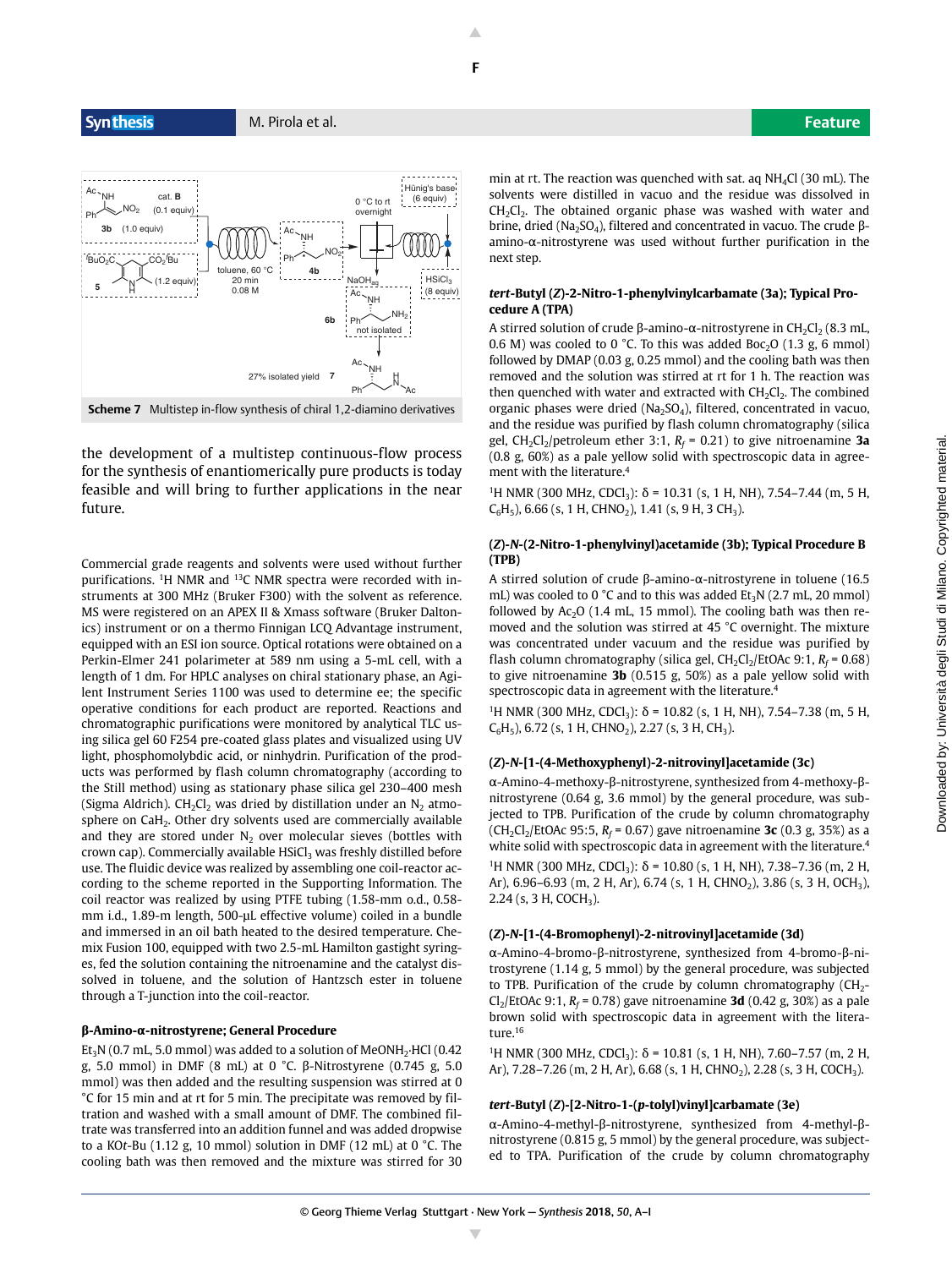(CH<sub>2</sub>Cl<sub>2</sub>/petroleum ether 3:1, *R<sub>f</sub>* = 0.46) gave nitroenamine **3e** (0.695 g, 50%) as a pale yellow solid with spectroscopic data in agreement with the literature.4

<sup>1</sup>H NMR (300 MHz, CDCl<sub>3</sub>): δ = 10.30 (s, 1 H, NH), 7.33–7.31 (m, 2 H, Ar), 7.28–7.24 (m, 2 H, Ar), 6.66 (s, 1 H, CHNO<sub>2</sub>), 2.43 (s, 3 H, CH<sub>3</sub>), 1.43 (s, 9 H, CCH<sub>3</sub>).

#### **Reduction of β-Nitroenamines with Hantzsch Ester under Continuous Flow; General Procedure**

The reactor (500 μL coil-reactor or 10 μL microreactor) heated at the desired temperature was fed with two 2.5-mL Hamilton gastight syringes, at the selected flow rate. In the case of reactions run in  $CH_2Cl_2$ , the coil reactor was equipped with a back pressure regulator (100 psi, 6.9 bar) in order to be able to heat at 60 °C. Syringe A was filled with a 0.1 M solution of β-nitroenamine (0.25 mmol, 1 equiv) and catalyst **B** (0.025 mmol, 0.1 equiv) in dry toluene (2.5 mL). Syringe B was filled with a solution of Hantzsch ester **5** (0.3 mmol, 1.2 equiv) dissolved in dry toluene. The mixture was collected into vials cooled to 0 °C. The solvent was then removed under high vacuum, and the crude mixture subjected to <sup>1</sup>H NMR. After the first two volumes were discharged, the steady-state conditions were reached; the reported yield values are given as average of five different samples collected at different times.

#### *tert***-Butyl (***S***)-(2-Nitro-1-phenylethyl)carbamate (4a)**

Prepared according to the general procedure. The crude mixture was purified by column chromatography (silica gel,  $CH_2Cl_2/h$ exane 6:1, *Rf* = 0.3) to afford **4a** as a white solid. All analytical data are in agreement with the literature.4 The enantiomeric excess was determined by HPLC [chiral stationary phase, Daicel Chiralcel OJ-H column, eluent hexane/*i*-PrOH 9:1, flow rate 0.75 mL/min,  $λ = 210$  nm):  $t<sub>R</sub> = 21$  (minor), 23 min (major).

<sup>1</sup>H NMR (300 MHz, CDCl<sub>3</sub>): δ = 7.39–7.32 (m, 5 H, Ph), 5.40 (m, 2 H, CHNHAc), 4.84 (m, 1 H, CH<sub>2</sub>NO<sub>2</sub>), 4.71 (dd, 1 H, CH<sub>2</sub>NO<sub>2</sub>), 1.47 (s, 9 H,  $CCH<sub>3</sub>$ ).

#### **(***S***)-***N***-(2-Nitro-1-phenylethyl)acetamide (4b)**

Prepared according to the general procedure. The crude mixture was purified by column chromatography (hexane/EtOAc 1:4, *R<sub>f</sub>* = 0.4) to afford **4b** as a white solid. All analytical data are in agreement with the literature.4 The enantiomeric excess was determined by HPLC (chiral stationary phase, Daicel Chiralcel OJ-H column, eluent hexane/*i*-PrOH 9:1, flow rate 0.75 mL/min,  $\lambda$  = 210 nm):  $t_R$  = 52.8 (minor), 45.7 min (major).

<sup>1</sup>H NMR (300 MHz, CDCl<sub>3</sub>): δ = 7.42–7.32 (m, 5 H, Ph), 6.25 (br s, 1 H, NH), 5.70 (q, 1 H, CHNHAc), 4.95 (dd, 1 H, CH<sub>2</sub>NO<sub>2</sub>), 4.77 (dd, 1 H,  $CH<sub>2</sub>NO<sub>2</sub>$ ), 2.09 (s, 3 H,  $CH<sub>2</sub>NO<sub>2</sub>$ ).

#### **(***S***)-***N***-[1-(4-Methoxyphenyl)-2-nitroethyl]acetamide (4c)**

Prepared according to the general procedure. The crude mixture was purified by column chromatography (silica gel, hexane/EtOAc 1:4, *R<sub>f</sub>* = 0.7) to afford **4c** as a white solid. All analytical data are in agreement with the literature.<sup>4</sup> The enantiomeric excess was determined by HPLC (chiral stationary phase, Phenomenex Lux-Cellulose-3 column, eluent hexane/*i*-PrOH 9:1, flow rate 0.75 mL/min,  $\lambda$  = 210 nm):  $t_R$  = 18 (minor), 15 min (major).

<sup>1</sup>H NMR (300 MHz, CDCl<sub>3</sub>): δ = 7.25 (d, 2 H, Ar), 6.93 (d, 2 H, Ar), 6.12 (d, 1 H, NH), 5.62 (m, 1 H, CHNHAc), 4.93 (dd, 1 H, CH<sub>2</sub>NO<sub>2</sub>), 4.72 (dd, 1 H, CH<sub>2</sub>NO<sub>2</sub>), 3.82 (s, 3 H, OCH<sub>3</sub>), 2.07 (s, 3 H, COCH<sub>3</sub>).

#### **(***S***)-***N***-[1-(4-Bromophenyl)-2-nitroethyl]acetamide (4d)**

Prepared according to the general procedure. The crude mixture was purified by column chromatography (silica gel, hexane/EtOAc 1:4, *R<sub>f</sub>* = 0.4) to afford **4d** as a white solid. All analytical data are in agreement with the literature.16 The enantiomeric excess was determined by HPLC (chiral stationary phase, Daicel Chiralcel AD column, eluent hexane/*i*-PrOH 9:1, flow rate 1 mL/min,  $\lambda$  = 250 nm):  $t_R$  = 26 (minor), 15 min (major).

<sup>1</sup>H NMR (300 MHz, CDCl<sub>3</sub>): δ = 7.52–7.51 (d, 2 H, Ar), 7.22–7.19 (d, 2 H, Ar), 6.63 (d, 1 H, NH), 5.65 (m, 1 H, CHNHAc), 4.89 (dd, 1 H, CH<sub>2</sub>- $NO<sub>2</sub>$ ), 4.72 (dd, 1 H, CH<sub>2</sub>NO<sub>2</sub>), 2.06 (s, 3 H, COCH<sub>3</sub>).

#### *tert***-Butyl (***S***)-[2-Nitro-1-(***p***-tolyl)ethyl]carbamate (4e)**

Prepared according to the general procedure. The crude mixture was purified by column chromatography (silica gel,  $CH_2Cl_2/h$ exane 6:1, *Rf* = 0.4) to afford **4e** as a white solid. All analytical data are in agreement with the literature.4 The enantiomeric excess was determined by HPLC (chiral stationary phase, Daicel Chiralcel OJ-H column: eluent hexane/*i*-PrOH 9:1, flow rate 0.75 mL/min,  $λ = 210$  nm):  $t<sub>R</sub> = 20$  (minor), 15 min (major).

<sup>1</sup>H NMR (300 MHz, CDCl<sub>3</sub>): δ = 7.20 (m, 4 H, Ar), 5.32 (m, 1 H, CHNHAc), 5.21 (br s, 1 H, NH), 4.84 (m, 1 H, CH<sub>2</sub>NO<sub>2</sub>), 4.69 (dd, 1 H,  $CH<sub>2</sub>NO<sub>2</sub>$ ), 2.36 (s, 3 H, CH<sub>3</sub>), 1.45 (s, 9 H, CCH<sub>3</sub>).

#### *tert***-Butyl (***S***)-(2-Amino-1-phenylethyl)carbamate (6a)**

A 0.02 M solution of the amine **4a** (0.106 g, 0.4 mmol) dissolved in MeOH (18 mL) was charged into a vial connected with the pump of the H-CUBE Mini, equipped with a 30-mm cartridge of Raney nickel. The instrument was previously stabilized at 50  $^{\circ}$ C and 50 bar H<sub>2</sub> and at 1 mL/min as flow rate. The reaction was run in a closed loop for 5 h. After this time, the solvent was removed in vacuo, and the crude mixture dissolved in EtOAc and washed with 5% NaOH. The crude mixture was purified by column chromatography (silica gel, hexane/EtOAc 2:8 + 1% Et<sub>3</sub>N,  $R_f$  = 0.1) to afford **6a** (0.07 g, 75%) as a yellowish liquid. All analytical data are in agreement with the literature.17

<sup>1</sup>H NMR (300 MHz, CDCl<sub>3</sub>): δ = 7.36–7.24 (m, 5 H, Ph), 5.43 (br s, 1 H, CHN*H*Ac), 4.66 (br s, 1 H, C*H*NHAc), 3.00 (d, 2 H, C*H*2NH2), 1.42 (s, 9 H,  $CCH<sub>3</sub>$ ).

#### **(***S***)-***N***-(2-Amino-1-phenylethyl)acetamide (6b)**

Syringe A was loaded with a solution of (*S*)-*N*-(2-nitro-1-phenylethyl)acetamide (**4b**) (0.125 g, 0.6 mmol) and DIPEA (0.625 mL, 3.6 mmol) in dry  $CH_2Cl_2$  (2.5 mL). Syringe B was filled with a solution of HSiCl<sub>3</sub> (0.480 mL, 4.8 mmol, 8 equivalents) in dry CH<sub>2</sub>Cl<sub>2</sub> (2.5 mL). Syringes A and B were connected to a syringe pump and the reagents were pumped into the mesoreactor (0.5 mL) at 0.05 mL/min at 20 °C. The outcome of the reactor was collected into vials containing 4 M NaOH solution at 0 °C. Five reactor volumes were collected, dried  $(Na<sub>2</sub>SO<sub>4</sub>)$  and concentrated in vacuo. The product was obtained with complete conversion without further purification as a yellow solid; yield 0.06 g (60%).

$$
[\alpha]_D^{25}
$$
 +24 (c 0.006, CHCl<sub>3</sub>).

<sup>1</sup>H NMR (300 MHz, CDCl<sub>3</sub>): δ = 7.52–7.29 (m, 5 H, Ph), 6.44 (br s, 1 H, CHN*H*Ac), 5.04 (q, 1 H, C*H*NHAc), 3.10 (ddd, 2 H, C*H*2NH2), 2.07 (s, 3 H,  $COCH<sub>3</sub>$ ).

<sup>13</sup>C NMR (75 MHz, CDCl<sub>3</sub>): δ = 169.2, 143.1, 128.7 (2 C), 127.5, 126.5 (2 C), 54.6, 46.6, 126.3, 29.6.

HRMS (ESI):  $m/z$  [M + 1] calcd for  $C_{10}H_{15}ON_2$ : 179.1179; found: 179.1179.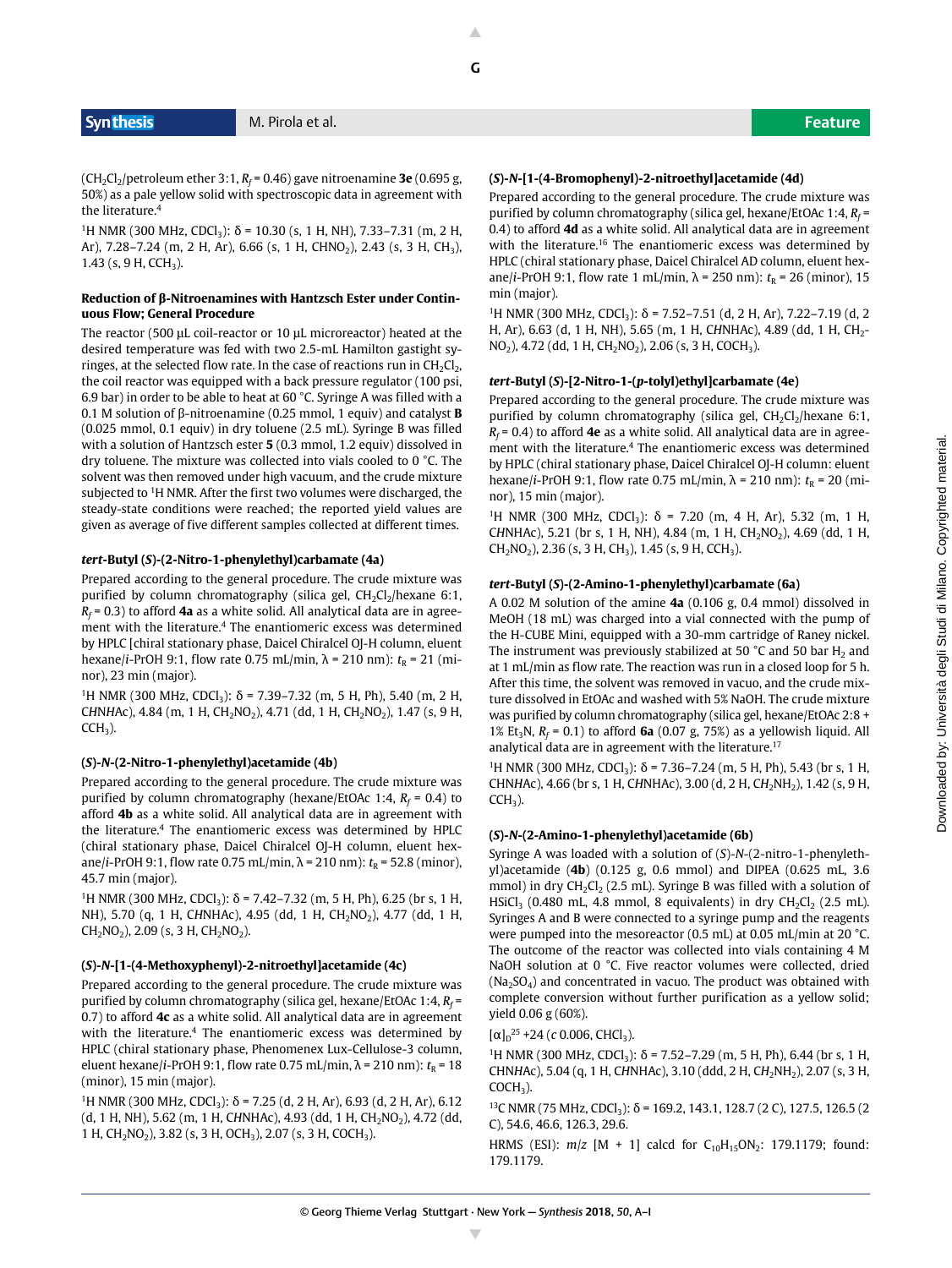**H**

#### **Syn thesis** M. Pirola et al. **Feature**

#### **(***S***)-***N***,***N***′-Diacetyl-1-phenylethane-1,2-diamine (7) by Two-Step Synthesis**

Syringe A was filled with nitroenamine **3b** (0.33 M soln, 1 mL) catalyst **B** (0.2 equiv); syringe B was filled with **5** (0.1 M soln, 4 mL); syringe C was filled with DIPEA (6 equiv) in  $CH_2Cl_2$  (2.5 mL, total volume); syringe D was filled with  $HSiCl<sub>3</sub>$  (8 equiv) in  $CH<sub>2</sub>Cl<sub>2</sub>$  (2.5 mL, total volume). Syringes A and B were pumped into a 500-μL mesoreactor heated to 60 °C, at two different flow rates, in order to have a residence time of 20 min (overall rate: 25 μL/min, 5 μL/min for syringe A, 20 μL/min for syringe B), and a concentration of 0.08 M of **3b** in the reactor. Syringes C and D were pumped at the same flow rate into a 100 μL mesoreactor cooled to 0 °C, in order to premix the reducing agent and the Lewis base.

The outcome of the reactors was collected in the same round-bottomed flask under  $N_2$  atmosphere cooled to 0 °C, where the nitro reduction took place, after the first two volumes were discharged. After stirring at rt overnight, the reaction was quenched with stoichiometric 4 M NaOH soln, dried (Na<sub>2</sub>SO<sub>4</sub>), filtered, and evaporated under reduced pressure. The crude was directly subjected to derivatization.

A stirred solution of the crude in toluene (4 mL) was cooled to 0 °C, and to this was added  $Et_3N$  (4.0 equiv) followed by Ac<sub>2</sub>O (3.0 equiv). The cooling bath was then removed and the solution was stirred at 45 °C overnight. The mixture was then concentrated under vacuum and the residue was purified by flash column chromatography (silica gel,  $CH_2Cl_2/MeOH$  9:1) to afford **7** (16 mg, 27%) as a yellow solid. All analytical data are in agreement with the literature.<sup>18</sup> The enantiomeric excess was determined by HPLC (chiral stationary phase, Daicel Chiralcel OJ-H column, eluent hexane/*i*-PrOH 9:1, flow rate 0.8 mL/min,  $\lambda$  = 210 nm):  $t_R$  = 9 (minor), 10.4 min (major). In all the cases the enantiomeric excess was maintained during the reduction of the nitro group.

<sup>1</sup>H NMR (300 MHz, CD<sub>3</sub>OD): δ = 7.36–7.20 (m, 5 H, Ph), 5.07 (m, 1 H, C*H*NHAc), 3.49 (m, 2 H, C*H*2NHAc), 2.00 (s, 3 H, COCH3), 1.92 (s, 3 H,  $COCH<sub>3</sub>$ ).

### **Funding Information**

M.P. acknowledges Università degli Studi di Milano for a pre-doctoral fellowship. M.B. thanks Università degli Studi di Milano for a H2020- Transition Grant. M.E.C. thanks Fondazione Cariplo for a postdoctoral grant. ) when the contract of the contract of the contract of the contract of the contract of the contract of the contract of the contract of the contract of the contract of the contract of the contract of the contract of

#### **Supporting Information**

Supporting information for this article is available online at https://doi.org/10.1055/s-0036-1591911.

### **References**

- (1) *Chiral Amine Synthesis: Methods, Developments and Applications*; Nugent, T. C., Ed.; Wiley-VCH: Weinheim, **2010**.
- (2) Reviews: (a) Lucet, D.; LeGall, T.; Mioskowski, C. *Angew. Chem. Int. Ed.* **1998**, *37*, 2580. (b) Ballini, R.; Petrini, M. *Tetrahedron* **2004**, *60*, 1017. (c) Kotti, S. R.; Timmons, C.; Li, G. *Chem. Biol. Drug Des.* **2006**, *67*, 101.
- (3) Liu, X. W.; Yan, Y.; Wang, Y.-Q.; Wang, C.; Sun, J. *Chem. Eur. J.* **2012**, *18*, 9204.

Downloaded by: Università degli Studi di Milano. Copyrighted material. Downloaded by: Università degli Studi di Milano. Copyrighted material.

- (4) Ferraro, A.; Bernardi, L.; Fochi, M. *Adv. Synth. Catal.* **2016**, *358*, 1561.
- (5) For reviews on organocatalyzed enantioselective reductions see: (a) Benaglia, M.; Genoni, A.; Bonsignore, M. *Enantioselective Organocatalytic Reductions*, In *Stereoselective Organocatalysis: Bond Formation Methodologies and Activation Modes*; Rios Torres, R., Ed.; Wiley: Hoboken, **2013**, 559–585. (b) Rossi, S.; Benaglia, M.; Massolo, E.; Raimondi, L. *Catal. Sci. Technol.* **2014**, *9*, 2708.
- (6) Massolo, E.; Benaglia, M.; Orlandi, M.; Rossi, S.; Celentano, G. *Chem. Eur. J.* **2015**, *21*, 3589.
- (7) (a) Genoni, A.; Benaglia, M.; Massolo, E.; Rossi, S. *Chem. Commun.* **2013**, *49*, 8365. For reviews see: (b) Guizzetti, S.; Benaglia, M. *Eur. J. Org. Chem.* **2010**, 5529. (c) Jones, S.; Warner, C. J. A. *Org. Biomol. Chem.* **2012**, *10*, 2189.
- (8) Recent reviews: (a) Atodiresei, I.; Vila, C.; Rueping, M. *ACS Catal.* **2015**, *5*, 1972. (b) Puglisi, A.; Benaglia, M.; Porta, R.; Coccia, F. *Curr. Organocatal.* **2015**, *2*, 79. (c) Munirathinam, R.; Huskens, J.; Verboom, W. *Adv. Synth. Catal.* **2015**, *357*, 1093. (d) Rodríguez-Escrich, C.; Pericàs, M. A. *Eur. J. Org. Chem.* **2015**, 1173. Some very recent examples of continuous-flow synthetic methods: (e) Poh, J.-S.; Tran, D. N.; Battilocchio, C.; Hawkins, J. M.; Ley, S. V. *Angew. Chem. Int. Ed.* **2015**, *54*, 7920. (f) Fabry, D. C.; Ronge, M. A.; Rueping, M. *Chem Eur. J.* **2015**, *21*, 5350. (g) Tran, D. N.; Battilocchio, C.; Lou, S.-B.; Hawkins, J. M.; Ley, S. V. *Chem. Sci.* **2015**, *6*, 1120. Reviews on the synthesis of APIs under continuous-flow conditions: (h) Gutmann, B.; Cantillo, D.; Kappe, C. O. *Angew. Chem. Int. Ed.* **2015**, *54*, 6688. (i) Porta, R.; Benaglia, M.; Puglisi, A. *Org. Process Res. Dev.* **2016**, *20*, 2.
- (9) For the detailed synthesis of nitroenamines, please see the Supporting Information.
- (10) Brenna, D.; Porta, R.; Massolo, E.; Raimondi, L.; Benaglia, M. *ChemCatChem* **2017**, *9*, 941.
- (11) Although different experimental conditions were investigated (flow rate, temperature, stoichiometry, solvents, use of additives like thiourea), the maximum yield was 33%; low conversion and the appearance of some side products due to starting material degradation were observed and were responsible for the disappointing results.
- (12) For a recent review on nitro reduction, see: Orlandi, M.; Brenna, D.; Harms, R.; Jost, S.; Benaglia, M. *Org. Process Res. Dev.* **2016**, DOI: 10.1021/acs.oprd.6b00205.
- (13) Review on continuous-flow hydrogenation: Cossar, P. J.; Hizartzidis, L.; Simone, M. I.; McCluskey, A.; Gordon, C. P. *Org. Biomol. Chem.* **2015**, *13*, 7119.
- (14) (a) Orlandi, M.; Tosi, F.; Bonsignore, M.; Benaglia, M. *Org. Lett.* **2015**, *17*, 3941. (b) Orlandi, M.; Benaglia, M.; Tosi, F.; Annunziata, R.; Cozzi, F. *J. Org. Chem.* **2016**, *81*, 3037. (c) The methodology is described in a patent: Bonsignore, M.; Benaglia, M. EP 2892862, **2016**.
- (15) For the application of flow chemistry for multistep organic synthesis, see: (a) Newton, S.; Carter, C. F.; Pearson, C. M.; Alves, L. C.; Lange, H.; Thansandote, P.; Ley, S. V. *Angew. Chem. Int. Ed.* **2014**, *53*, 4915. (b) Wegner, J.; Ceylan, S.; Kirschning, A. *Adv. Synth. Catal.* **2012**, *354*, 17. (c) Baumann, M.; Baxendale, I. R.; Ley, S. V. *Mol. Divers.* **2011**, *3*, 613. For some other recent representative contributions, see: (d) Chen, M.; Buchwald, S. *Angew. Chem. Int. Ed.* **2013**, *52*, 4247. (e) Baxendale, I. R.; Ley, S. V.; Mansfield, A. C.; Smith, C. D. *Angew. Chem. Int. Ed.* **2009**, *48*, 4017.
- (16) Yan, Q.; Liu, M.; Kong, D.; Zi, G.; Hou, G. *Chem. Commun.* **2014**, *50*, 12870.